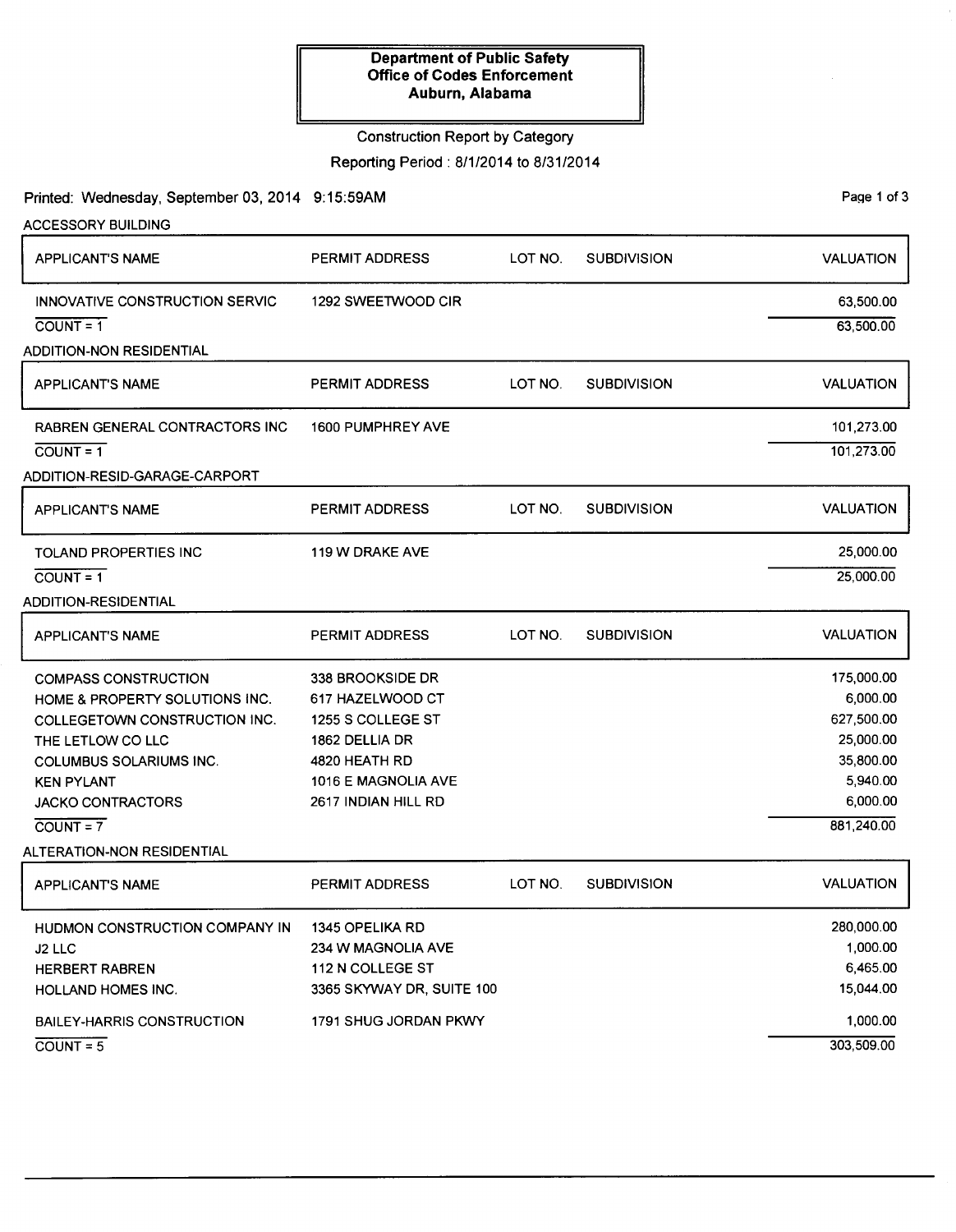#### Construction Report by Category

#### Reporting Period: 8/1/2014 to 8/31/2014

### Printed: Wednesday, September 03, 2014 9:15:59AM

ALTERATION-RESIDENTIAL

| <b>APPLICANT'S NAME</b>                                                             | <b>PERMIT ADDRESS</b>                                 | LOT NO. | <b>SUBDIVISION</b> | <b>VALUATION</b>                   |
|-------------------------------------------------------------------------------------|-------------------------------------------------------|---------|--------------------|------------------------------------|
| <b>JENNINGS CONST</b><br><b>CREATIVE CONSTRUCTION</b><br>WINDOW WORLD OF MONTGOMERY | 305 BIBB AVE<br>512 AUBURN DR<br><b>444 N ROSS ST</b> |         |                    | 15,000.00<br>78,800.00<br>3,085.00 |
| <b>SCOTT FOWLER CONSTRUCTION</b>                                                    | 5286 GOLDEN SEDGE PL                                  |         |                    | 108,000.00                         |
| S & A CONTRACTING                                                                   | 1371 BURKE LN<br>540 BERKELEY AVE                     |         |                    | 2,285.00<br>175,000.00             |
| HIVE PARTNERS, LLC<br><b>JIM JOHNSON</b>                                            | 916 S GAY ST                                          |         |                    | 18,000.00                          |
| SOUTH EAST ALABAMA MINORITY                                                         | 543 BOYKIN ST                                         |         |                    | 4,052.00                           |
| $\overline{COUNT} = 8$                                                              |                                                       |         |                    | 404,222.00                         |
| AMUSEMENT/SOCIAL/RECREATIONAL                                                       |                                                       |         |                    |                                    |
|                                                                                     |                                                       |         |                    |                                    |
| <b>APPLICANT'S NAME</b>                                                             | <b>PERMIT ADDRESS</b>                                 | LOT NO. | <b>SUBDIVISION</b> | <b>VALUATION</b>                   |
| <b>HERRING POOLS &amp; SUPPLIES</b>                                                 | 711 BANBURY ST                                        |         |                    | 45,000.00                          |
| <b>STONE MARTIN BUILDERS</b>                                                        | 711 BANBURY ST                                        |         |                    | 180,000.00                         |
| <b>BLUE HAVEN POOLS</b>                                                             | 1299 SHADOWWOOD LN                                    |         |                    | 40,000.00                          |
| <b>BLUE HAVEN POOLS</b>                                                             | 1617 MARLEY LN                                        |         |                    | 30,000.00                          |
| <b>HERRING POOLS &amp; SUPPLIES</b>                                                 | 632 N DONAHUE DR                                      |         |                    | 16,000.00                          |
| <b>PRECISION POOLS</b>                                                              | 527 CHARLES AVE                                       |         |                    | 25,800.00                          |
| $\overline{COUNT} = 6$                                                              |                                                       |         |                    | 336,800.00                         |
| HOTEL/MOTEL/TOURIST CABIN                                                           |                                                       |         |                    |                                    |
| <b>APPLICANT'S NAME</b>                                                             | <b>PERMIT ADDRESS</b>                                 | LOT NO. | <b>SUBDIVISION</b> | <b>VALUATION</b>                   |
| AHEARN CONSTRUCTION INC                                                             | 2510 E GLENN AVE                                      |         |                    | 2,140,000.00                       |
| $\overline{COUNT} = 1$                                                              |                                                       |         |                    | 2,140,000.00                       |
| ROOFING-RESIDENTIAL                                                                 |                                                       |         |                    |                                    |
| <b>APPLICANT'S NAME</b>                                                             | <b>PERMIT ADDRESS</b>                                 | LOT NO. | <b>SUBDIVISION</b> | <b>VALUATION</b>                   |
| <b>SUPERIOR ROOFING</b>                                                             | 1087 STERLING CT                                      |         |                    | 9,000.00                           |
| ABOVEBOARD ROOFING                                                                  | <b>1848 HILLBROOK CIR</b>                             |         |                    | 7,368.31                           |
| ABOVEBOARD ROOFING                                                                  | 1798 BROOKHAVEN CT                                    |         |                    | 6,200.05                           |
| <b>WAYNE'S ROOFING</b>                                                              | <b>1139 MCKINLEY AVE</b>                              |         |                    | 2,900.00                           |
| <b>BERNARD MCGEE</b>                                                                | <b>183 HARMON DR</b>                                  |         |                    | 6,600.00                           |
| JRB HOMES INC.                                                                      | 348 OAK RIDGE DR                                      |         |                    | 6,000.00                           |
| <b>B AND L ROOFING</b>                                                              | 843 SANDERS ST                                        |         |                    | 5,700.00                           |
| <b>SUPERIOR ROOFING</b>                                                             | 516 S GAY ST                                          |         |                    | 6,900.00                           |
| <b>GRAHAMS TOTAL RESTORATION INC</b>                                                | 1027 E SAMFORD AVE                                    |         |                    | 7,000.00                           |
| $COUNT = 9$                                                                         |                                                       |         |                    | 57,668.36                          |

PaQe 2 of 3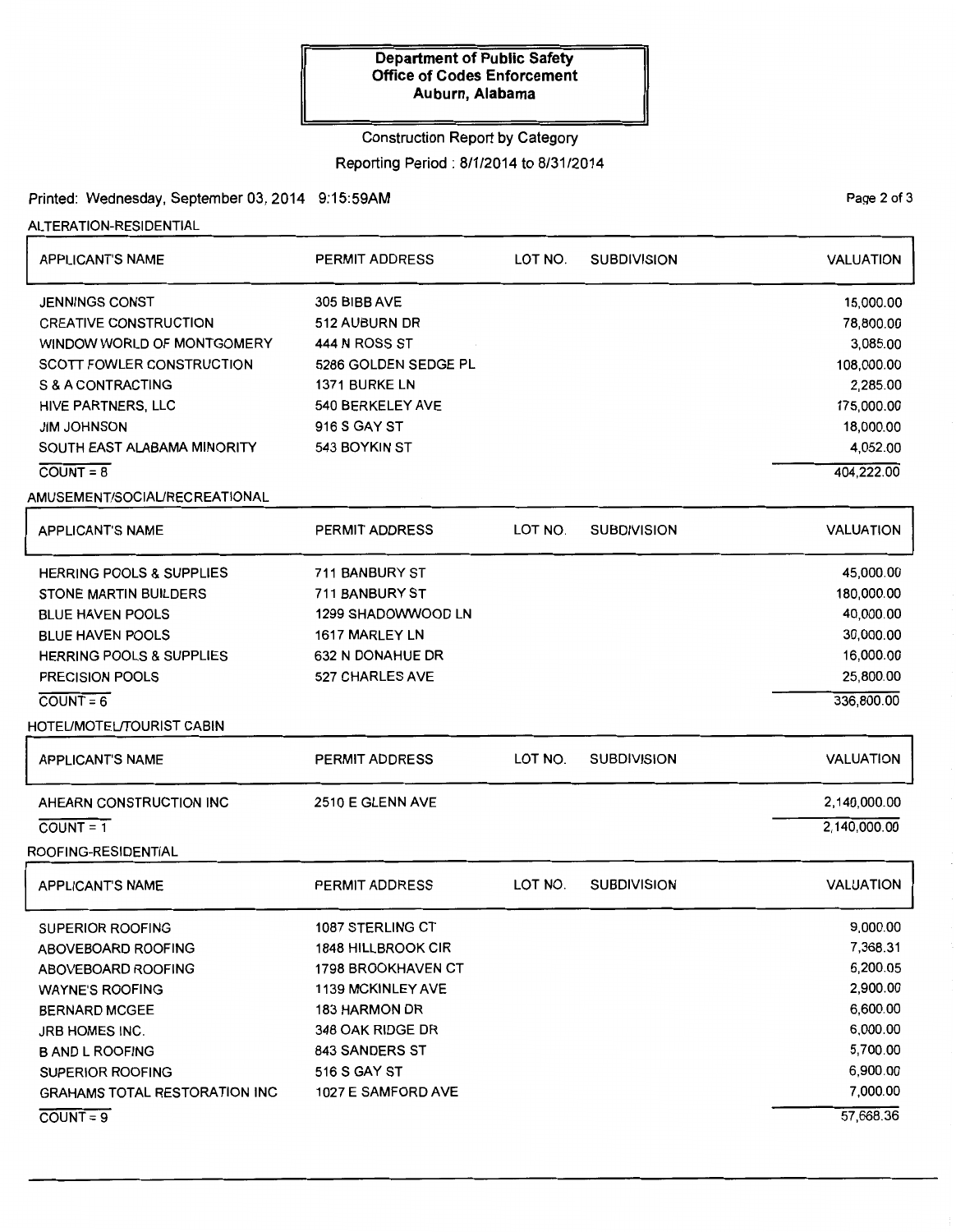# Construction Report by Category

# Reporting Period: 8/1/2014 to 8/31/2014

# Printed: Wednesday, September 03, 2014 9:15:59AM

#### SINGLE FAMILY HOUSE-DETACHED

| <b>APPLICANT'S NAME</b>        | PERMIT ADDRESS             | LOT NO.                   | <b>SUBDIVISION</b>           | <b>VALUATION</b> |
|--------------------------------|----------------------------|---------------------------|------------------------------|------------------|
| <b>GEORDAN COMMUNITIES</b>     | 317 FLAGSTONE PL           | 77                        | <b>STONEWOOD FARMS</b>       | 308,883.17       |
| <b>EASTBROOK HOMES</b>         | 2089 PRESERVE DR           | 82<br><b>PRESERVE</b>     |                              | 370,574.96       |
| <b>MICHAEL A MONK</b>          | 1680 GLENDALE CT           | 84                        | <b>EAST LAKE SUBDIVISION</b> | 384,112.09       |
| <b>RIVERCHASE HOMES LLC</b>    | 4164 CREEKVIEW CT          | 36                        | <b>PARKERSON MILL</b>        | 182, 184.65      |
| D.R. HORTON INC.               | 2642 MIMMS LN              | 102                       | <b>MIMMS TRAIL</b>           | 180,383.77       |
| D.R. HORTON INC.               | 2634 MIMMS LN              | 100                       | <b>MIMMS TRAIL</b>           | 180,383.77       |
| HAYLEY-FREEMAN CONST CO        | 2655 SOPHIA WAY            | 49                        | <b>TUSCANY HILLS</b>         | 210,000.00       |
| <b>HOLLAND HOMES INC.</b>      | 1704 MUIR DR               | 52                        | <b>STONE CREEK</b>           | 183,827.64       |
| <b>HOLLAND HOMES INC.</b>      | 1716 MARJORIE CT           | 57                        | <b>STONE CREEK</b>           | 225,394.78       |
| <b>GEORDAN COMMUNITIES</b>     | 2293 TUSCANY PL            | 1                         | <b>TIVOLI</b>                | 274,319.27       |
| STONE MARTIN BUILDERS          | 2602 WESTON ST             | 87                        | <b>COTSWOLDS</b>             | 292,377.05       |
| H F & L                        | 320 BOWDEN DR              | 43                        | <b>EAST HIGHLANDS</b>        | 384,479.21       |
| <b>TRIVISION</b>               | 2140 LESTER CT             | 160                       | <b>EAST LAKE SUBDIVISION</b> | 391,214.60       |
| DILWORTH DEVELOPMENT           | <b>1428 FALLS CREST DR</b> | 113                       | YARBROUGH FARMS              | 311,418.04       |
| <b>EASTBROOK HOMES</b>         | 2146 ASHLEY CT             | <b>SHELTON COVE</b><br>24 |                              | 258,053.79       |
| DACK HOMES WEST LLC            | 2157 AUTUMN RIDGE WAY      | <b>AUTUMN RIDGE</b><br>27 |                              | 193,972.58       |
| DILWORTH DEVELOPMENT           | 509 BERKLEY AVE            | 11                        | <b>BEAUMONT</b>              | 314,535.69       |
| <b>STONE MARTIN BUILDERS</b>   | 625 DEER RUN RD            | 174                       | <b>LUNDY CHASE</b>           | 224,867.79       |
| <b>GRAYHAWK HOMES INC</b>      | 1381 CLOVERBROOK CIR       | 5                         | SOUTHERN EDGE                | 219,570.76       |
| <b>GRAYHAWK HOMES INC</b>      | 1385 CLOVERBROOK CIR       | 6                         | <b>SOUTHERN EDGE</b>         | 197,509.91       |
| <b>KEN SIMS</b>                | 2248 EAST LAKE BLVD        | 10                        | <b>EAST LAKE SUBDIVISION</b> | 345,638.63       |
| DOUG CANNON CONSTRUCTION CO IN | 356 CHERRY ST              | 34A                       | <b>ANNALUE VILLAGE</b>       | 372,682.35       |
| $COUNT = 22$                   |                            |                           |                              | 6,006,384.50     |
| STRUCTURE OTHER THAN BUILDING  |                            |                           |                              |                  |
| <b>APPLICANT'S NAME</b>        | <b>PERMIT ADDRESS</b>      | LOT NO.                   | <b>SUBDIVISION</b>           | <b>VALUATION</b> |
| SCOTT FOWLER CONSTRUCTION      | 439 S COLLEGE ST           |                           |                              | 35,000.00        |
| $COUNT = 1$                    |                            |                           |                              | 35,000.00        |

TOTAL COUNT= 62

TOTAL VALUATION=

10,354,596.86

and Must

PaQe 3 of 3